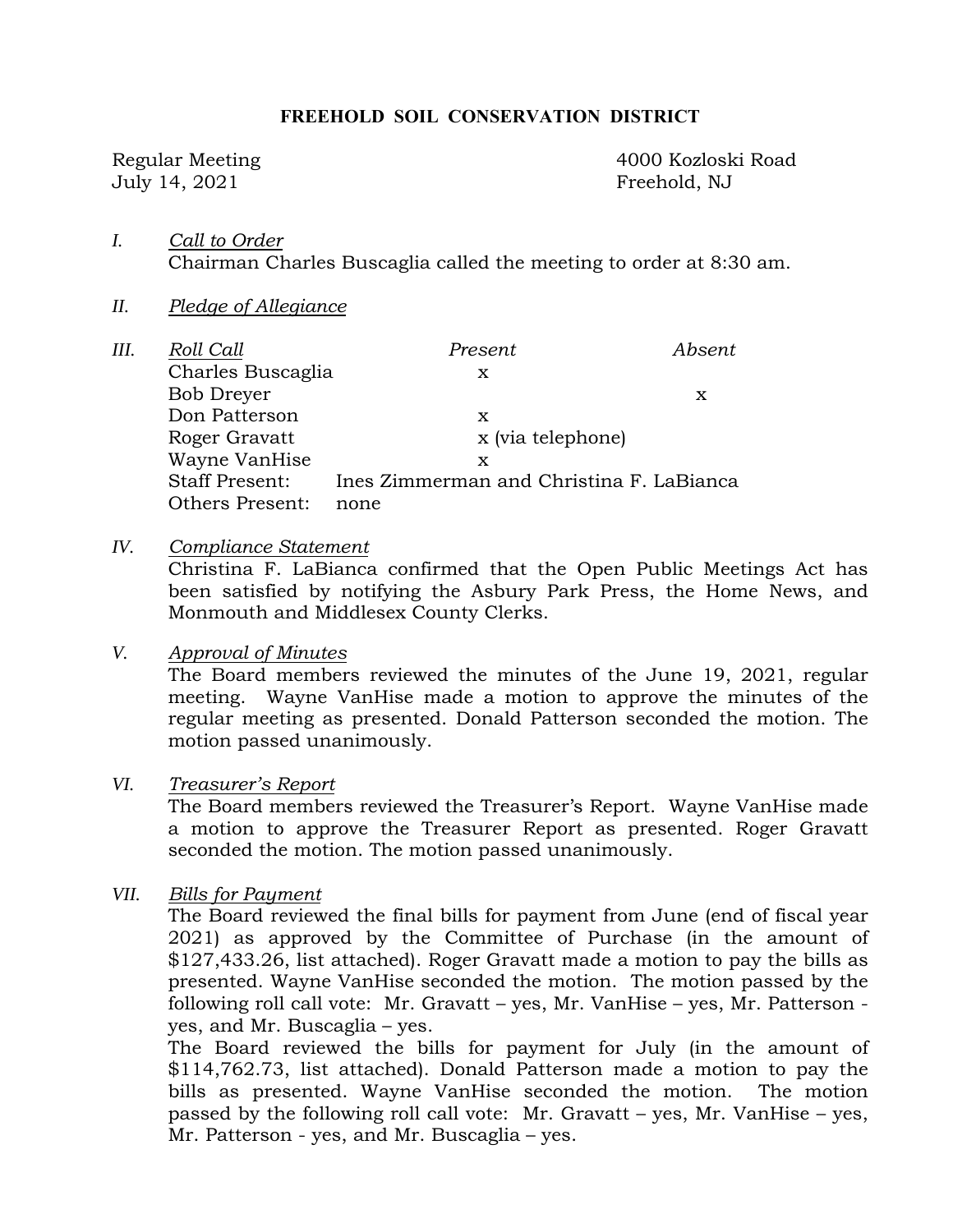*VIII. Correspondence*  Education Report

Application Comparison

FSCD revised hourly rate information sent to State Soil Conservation Committee. Ines has been reviewing prior FSCD audits as well as those from other districts. There appears to be a difference in the way the obligation share of the annual pension payment is being reported district to district. An email was also sent to the FSCD auditor for clarification and Frank Minch from SSCC was copied.

# *IX. Committee Report*

# **A. Education Committee**

- 1. Education Outreach:
- *Plants for Pollinators:* Schools should be back to a full schedule this year. The program will continue in spring 2022.
- *County Fairs*: We are confirmed for both the Monmouth and Middlesex County Fairs. Fair schedule sign-up is circulating. We will provide literature, activity booklets and giveaways. The Monmouth County Fair is July 21-25. The Middlesex County Fair is August 2-8.
- *Trout in the Classroom*: Schools should be back to a full schedule this year. The program will continue in fall 2021.
- *Scholarships*: The scholarship application deadline has been extended to August 31st.
- *Photo Contest*: The contest brochure has been created and will be distributed to the Middlesex and Monmouth County Park Systems, FREC and will be posted on our website. A release will go out to newspapers. The deadline is October 22nd.

2. NJ Conservation Partnership

- The National Envirothon will be held virtually July  $25<sup>th</sup>-28<sup>th</sup>$ . Holly will proctor the MATES team for the national Envirothon. Discussion of the 2022 event host, location and date will be determined at the next meeting. FSCD is looking to host the NJ Envirothon at Camp Topanemus, Monmouth County in May 2022.
- *X. District Manager's Report* 
	- 1. Assunpink Partnership Status
		- The District has sent a letter requesting to be removed from the partnership. Mercer SCD and Monmouth County have also sent similar letters. NRCS is preparing the necessary paperwork to "release" these entities from the agreement.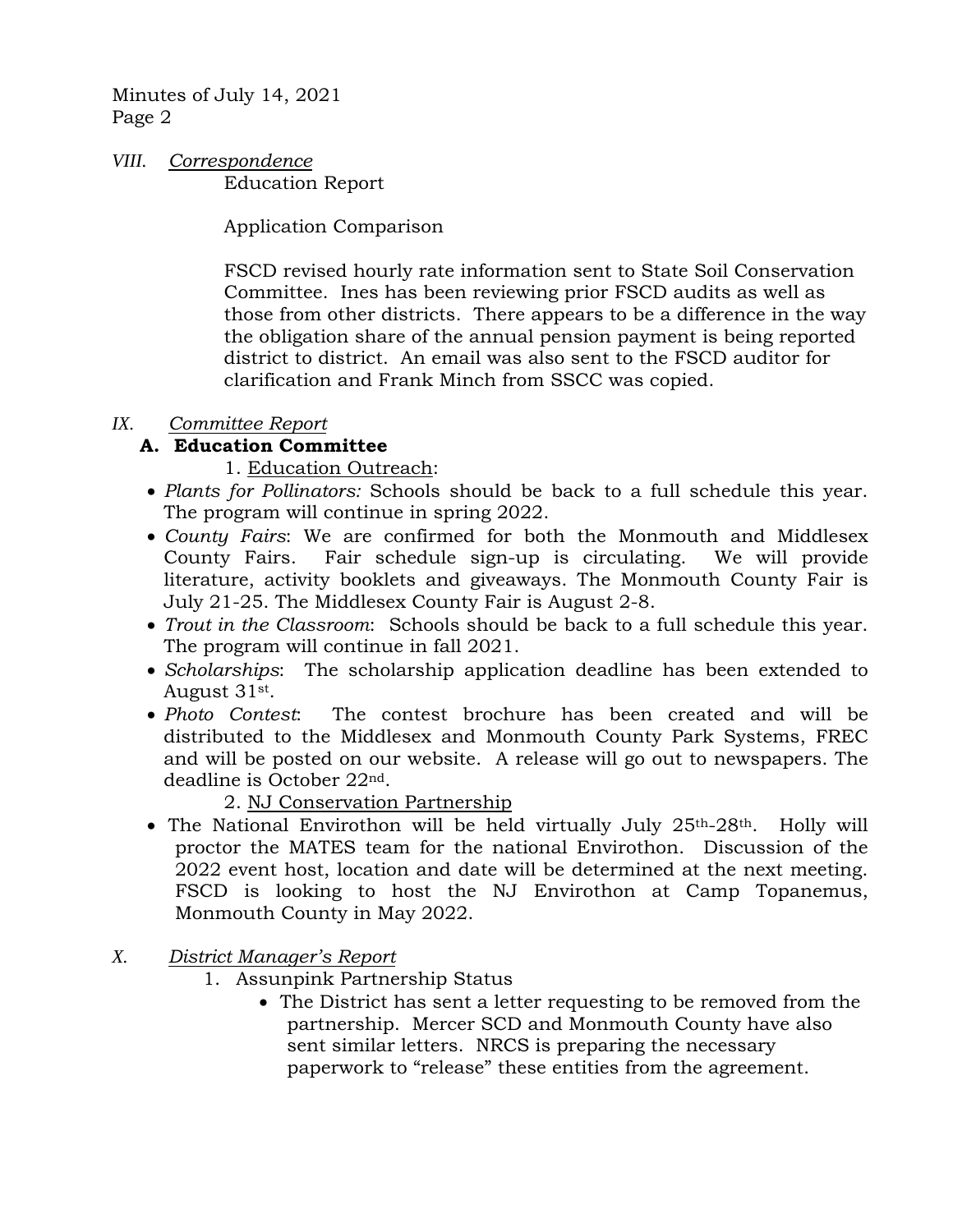- 2. Northeast Regional Conference
	- Arrangements are being finalized to have this event be 'in person". The location is Portsmouth, New Hampshire from Saturday, October 30<sup>th</sup> to Tuesday, November 2<sup>nd</sup>. Hotel and registration information to follow.
- 3. Office/Staff Status
	- The District is following the mask requirements of Monmouth County since we are in a County building. Therefore, we are not required to wear masks in the building at this time.
	- Daily temperature checks are still being performed and the staff has returned to the office full time effective July 1st.
	- The State Committee plan to be in their new offices by mid-September.
- 4. Computer/Database Update
	- Work continues "behind the scenes" on the database upgrade.
	- The projected completion date is still targeted for the end of this calendar year.

5. Fiscal Year 2021 Reorganization:

### *Authorization of Annual Cash Management Plan*

 $\cdot$  Resolution 2022-001 was presented to the Board authorizing an annual cash management plan. Wayne VanHise made a motion to approve the resolution and Roger Gravatt seconded the motion. The resolution passed by the following roll call vote: Mr. Patterson – yes, Mr. VanHise – yes, Mr. Gravatt – yes, and Mr. Buscaglia – yes.

### *Authorization of Bank Accounts*

Resolution 2022-002 was presented to the Board designating banks to be used for opening an account during the fiscal year Wayne VanHise made a motion to approve the resolution and Don Patterson seconded the motion. The resolution passed by the following roll call vote: Mr. Patterson – yes, Mr. VanHise – yes, Mr. Gravatt – yes, and Mr. Buscaglia – yes.

#### *Section one, page one, Board Members*

 $\bullet$  Donald Patterson made a motion to have the current officers: Chairman-Charles Buscaglia, Vice-chairman-Bob Dreyer, Treasurer-Don Patterson, and members of Roger Gravatt and Wayne VanHise remain. Wayne VanHise seconded the motion and the motion passed by the following roll call vote:Mr. Patterson – yes, Mr. VanHise – yes, Mr. Gravatt – yes, and Mr. Buscaglia – yes.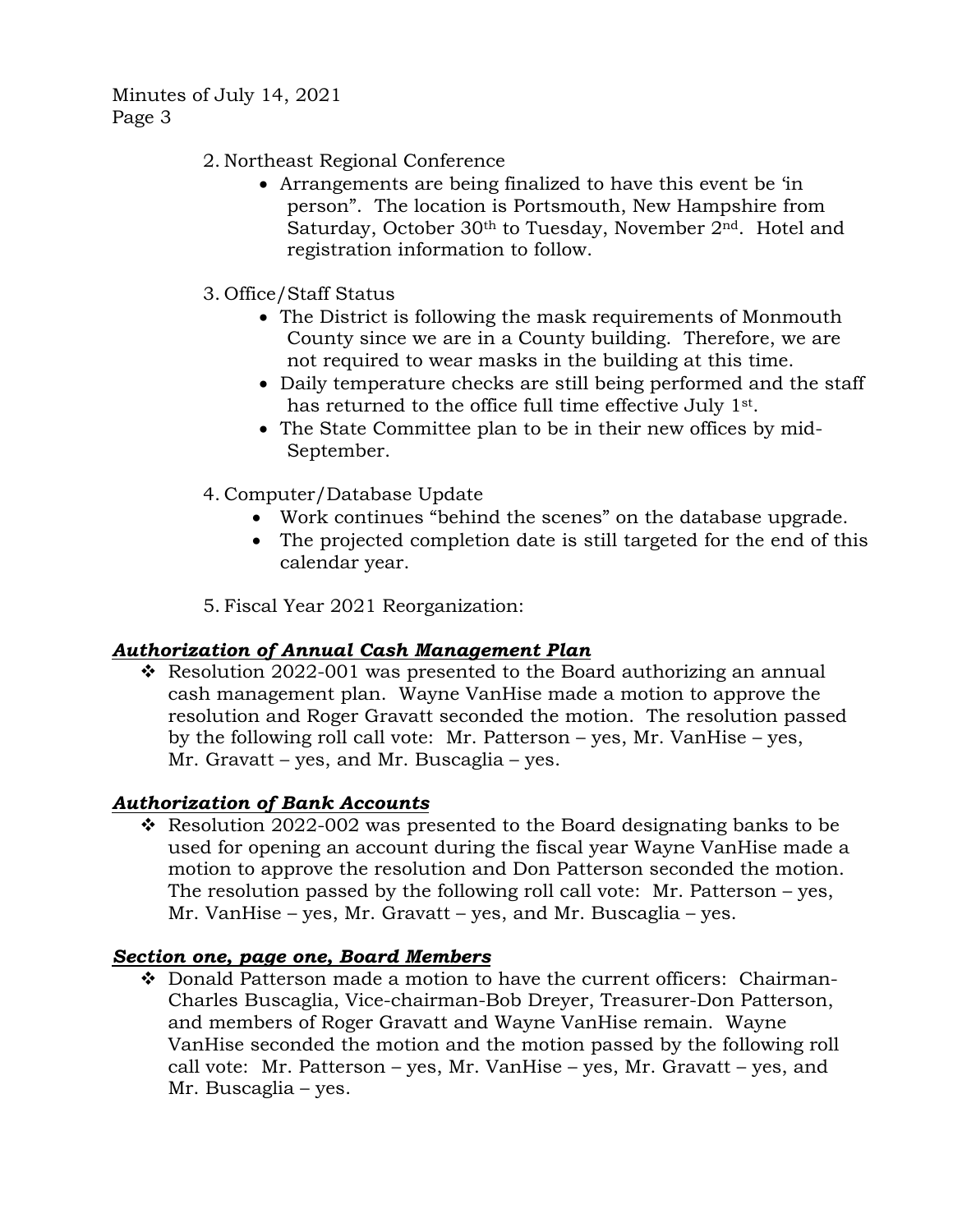## *Section two, pages one and two, Committees*

- Roger Gravatt made a motion to have the existing committees remain. Don Patterson seconded the motion and the motion passed unanimously.
- $\div$  Due to the passing of Richard Obal, if there is a need for the Nominating Committee, a new member will need to be found. The remaining members are: Ross Clayton, Ken Stattel and William Potter.

# *Section three, page one, Meeting Dates*

- After some discussion among the Board and District Manager regarding availability and holidays, Wayne VanHise made a motion to list the regularly scheduled meeting dates through July of 2022 as the second Wednesday of each month (with the exception of August 2021, November 2021 and February 2022 when there will be no meeting held). Due to the unknown availability of the building after "normal" hours, all meeting have been scheduled for 1:30 pm starts. Roger Gravatt seconded the motion and the motion unanimously passed.
- $\cdot$  A copy of these dates and times will be published in the local newspaper as well as posted on the District bulletin board and website.

# *Section seven, Vendors and Service Contracts*

- *Legal Services:* Roger Gravatt made a motion to approve resolution 2022- 003 for legal services from Davison, Eastman, Munoz, Lederman, & Paone not to exceed \$7,900.00. The retainer payments will be made at the end of each quarter. Wayne VanHise seconded the motion and motion passed by the following roll call vote: Mr. Patterson – yes, Mr. VanHise – yes, Mr. Gravatt - yes, and Mr. Buscaglia – yes
- *Annual Audit:* Wayne VanHise made a motion to approve resolution 2022- 004 for the District audit from Suplee, Clooney & Company not to exceed \$6,375.00 (to also include the Manalapan Brook Grant and CIG Grant). Roger Gravatt seconded the motion and the motion passed by the following roll call vote: Mr. Patterson – yes, Mr. VanHise – yes, Mr. Gravatt - yes, and Mr. Buscaglia – yes.
- *Computer Maintenance:* Donald Patterson made a motion to approve resolution 2022-005 for computer maintenance from Intellec Solutions of New Jersey not to exceed \$15,425.00. Contract payments will be made at the end of each quarter. Wayne VanHise seconded the motion and the motion passed by the following roll call vote: Mr. Gravatt - yes, Mr. VanHise - yes, Mr. Patterson – yes, and Mr. Buscaglia – yes
- *Computer Database and Interface Services:* This service will remain open at this time
- \*\*Notice of the contracts awarded will be published in the local newspaper as well as posted on the District website\*\*